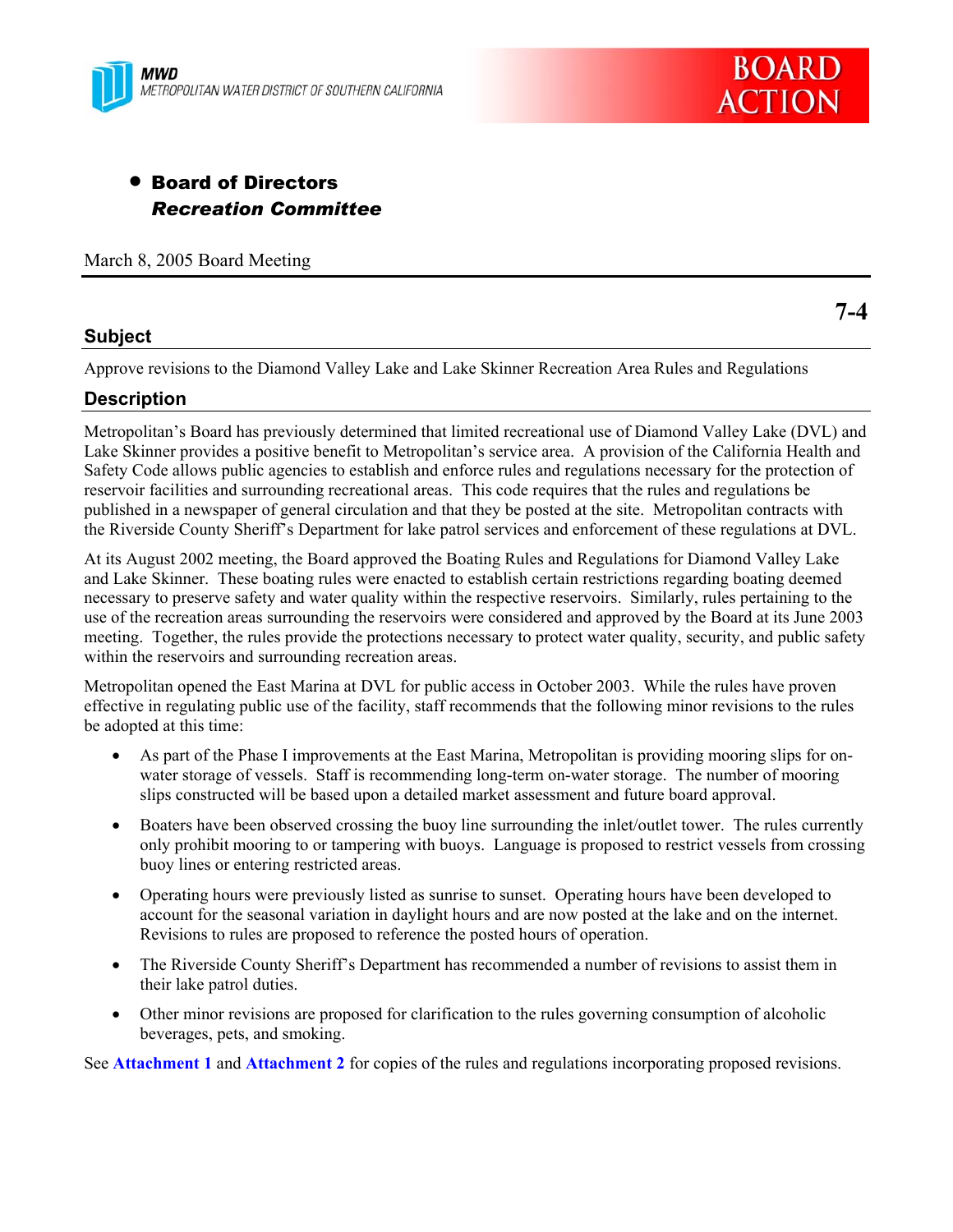## **Policy**

California Health and Safety Code Section 117060

## **California Environmental Quality Act (CEQA)**

CEQA determinations for Option #1:

#### *Boating Rules and Regulations for Diamond Valley Lake*

The environmental impacts of the proposed actions have already been contemplated in the previous recreation analysis presented in the Final Environmental Impact Report (FEIR) for DVL, formerly the Eastside Reservoir Project. The FEIR was certified by the Board in October 1991. In that action, the Board also approved the Findings of Fact (findings), the Mitigation Monitoring and Reporting Program (MMRP), the Statement of Overriding Considerations (SOC), and the Project. Subsequent to those actions, additional documentation has been prepared and processed (i.e., Supplemental EIR and Addendum Nos. 1 through 6 to the FEIR) in response to project modifications. Most recently, Metropolitan as the Lead Agency prepared a Mitigated Negative Declaration (MND) for the design, construction, and operation of the Diamond Valley East Marina Project for Phases I and II. The MND was distributed for a 30-day public review period that began on December 24, 2002, and ended on January 22, 2003. The Board later adopted the MND and the MMRP on February 11, 2003. Collectively, these documents and the previous actions taken by the Board fully comply with CEQA and the State CEQA Guidelines and, accordingly, no further CEQA documentation is necessary for the Board to act on the proposed actions.

The CEQA determination is: Determine that the proposed actions have been previously addressed in the certified 1991 FEIR and subsequent environmental documentation (i.e., adopted findings, SOC, MMRP for the DVL Project), certified Supplemental EIR, Addendum Nos. 1 through 6, adopted 2003 MND and its MMRP, and that no further environmental analysis is required.

#### *Boating Rules and Regulations for Lake Skinner*

The proposed actions are categorically exempt under the provisions of CEQA. The proposed activity involves revisions to the existing boating rules and regulations consistent with the normal operations of existing facilities for public gatherings (i.e., recreational uses) for which the facilities were designed, where there is a past history of the facility being used for the same or similar kind of purpose. Accordingly, the proposed actions qualify under a Class 23 Categorical Exemption (Section 15323 of the State CEQA Guidelines).

The CEQA determination is: Determine that pursuant to CEQA, the proposed actions qualify under a Categorical Exemption (Class 23, Section 15323 of the State CEQA Guidelines).

CEQA determination for Option #2:

#### None required

## **Board Options/Fiscal Impacts**

#### **Option #1**

Adopt the CEQA determinations and

- a. Approve revisions to the Diamond Valley Lake and Lake Skinner Recreation Area Rules and Regulations; and
- b. Direct staff to perform the necessary public notification of the Rules and Regulations in accordance with applicable portions of the California Health and Safety Code.

#### **Fiscal Impact:** None

#### **Option #2**

Take no action on the revised Rules and Regulations at this time and direct staff to return to the Board with a proposed policy as directed.

## **Fiscal Impact:** None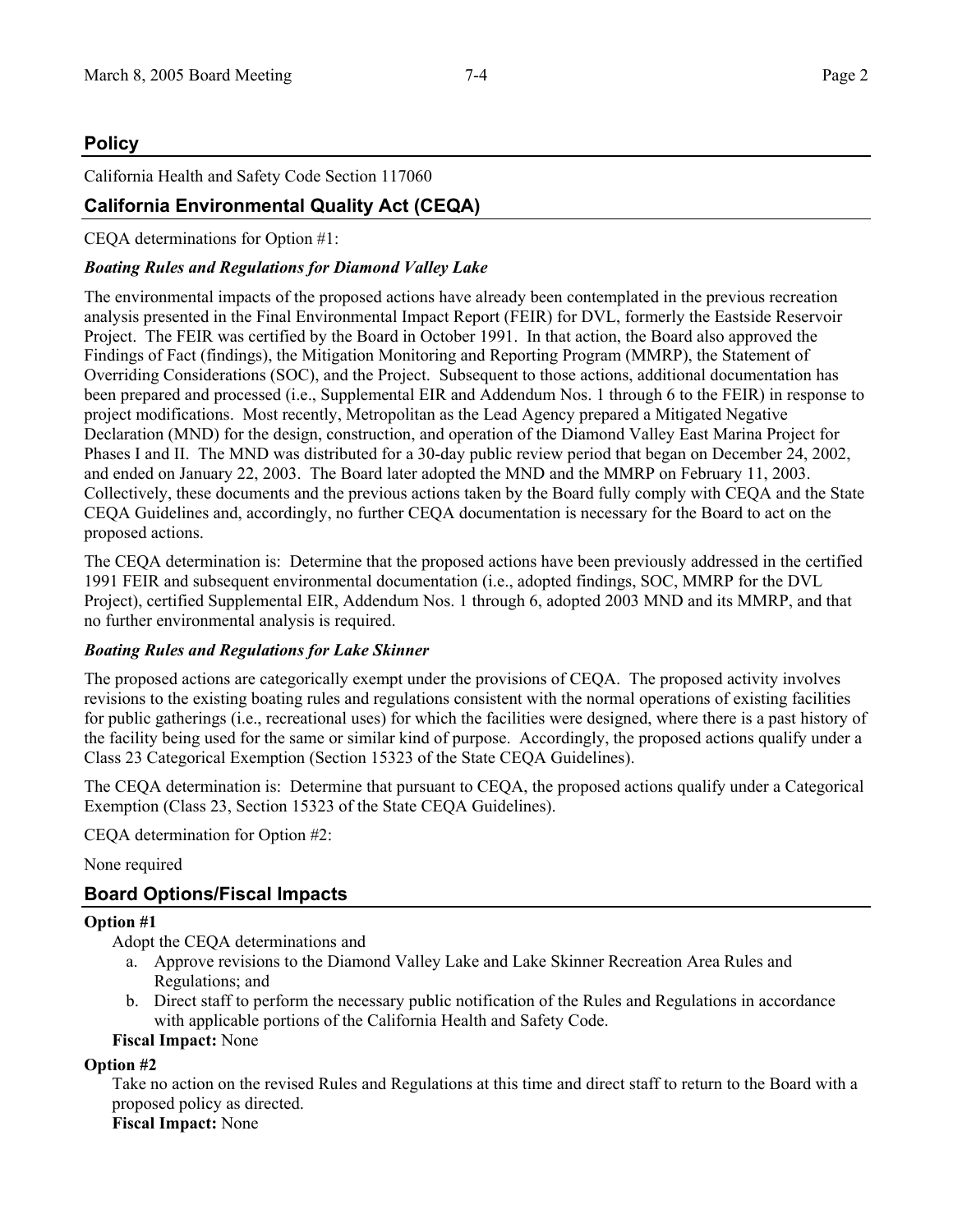#### **Staff Recommendation**

Option #1

2/11/2005 *Eddie Rigdon DVL Program Manager Date*  2/11/2005 *Gilbert F. Ivey Interim Chief Executive Officer Date* 

- **Attachment 1 Boating Rules and Regulations for Diamond Valley Lake and Lake Skinner (Incorporating Proposed Revisions)**
- **Attachment 2 Diamond Valley Lake and Lake Skinner Recreation Area Rules and Regulations (Incorporating Proposed Revisions)**

BLA #2646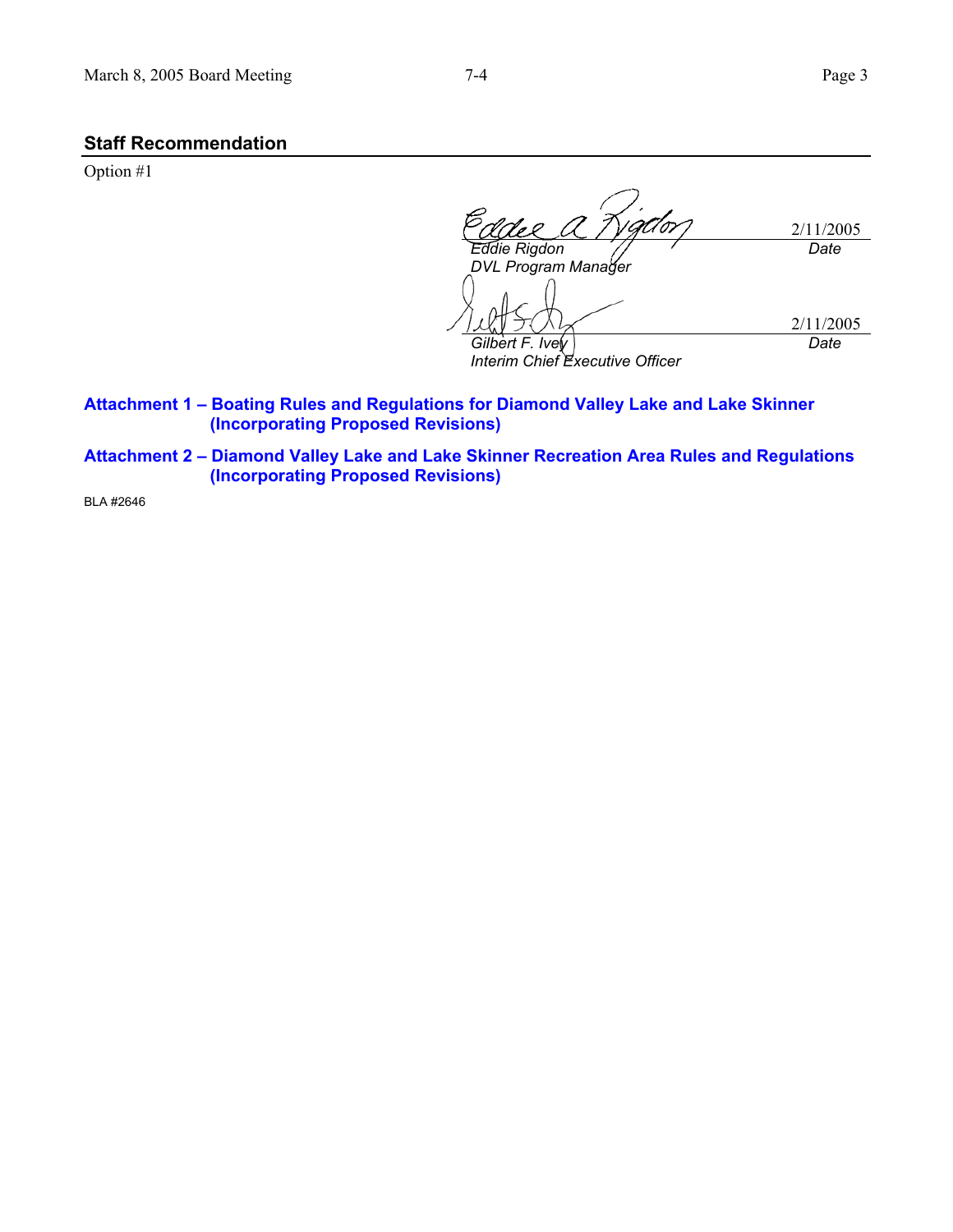#### **BOATING RULES AND REGULATIONS FOR DIAMOND VALLEY LAKE AND LAKE SKINNER**  (Incorporating Proposed Revisions)

While the primary purpose of Diamond Valley Lake (DVL) and Lake Skinner is to ensure reliable supplies of high-quality water for Southern southern California, recreation opportunities for the public can be made compatible with operation of these lakes. However, Metropolitan reserves the right to suspend any and all boating and other recreational activities for water quality, operational or any other reason. To protect water quality and guard the health and safety of the boating public, Metropolitan has established the following nonnonbody-contact boating rules for all watercraft at both DVL and Lake Skinner as shown below. Within this document the term "lake personnel" refers to the entity responsible for the day to day management of recreational facilities.

- 1.13.1 DVL and Lake Skinner are drinking water reservoirs and, therefore, body-contact within the lake water is prohibited. Watercraft that may allow routine body-contact with the water are not permitted on the lakes. To comply with the no body-contact requirements, personal watercraft of any type is prohibited. "Personal watercraft" means a vessel less than 13 feet in length, propelled by machinery that is designed to be operated by one or more persons sitting, standing, or kneeling on the vessel rather than in the conventional manner of sitting or standing inside the vessel. Boats shall not pull individuals or any recreational equipment (e.g., inner tubes, skis, boards, etc.). Individuals are prohibited from riding on the bow, gunwale, or transom of a boat under way when such position is not protected by railing or other reasonable deterrent to falling overboard. These provisions shall not apply to boaters in the act of fishing while trolling at minimum speed or at a standstill, anchoring, mooring or making fast to a dock or trailer on the boat launch, or in the necessary management of a sail, provided that the boaters make reasonable efforts to avoid contacting the water.
- 13.2 2. Boaters must comply with all applicable federal (including U.S. Coast Guard), state and local licensing and safety laws, rules and regulations governing boats and boating operations. Failure to comply with all applicable laws, rules and regulations, including those herein, may result in removal of individuals and their boats from the lake and/or citation by the appropriate enforcement agency.
- 13.3 3. Only qualified boats powered by humans, sail or electric motor shall be allowed on the lakes. Combustion-engine watercraft shall be allowed, provided:
	- (a) Engines use MTBE-free fuel (this determination will be made upon entry to the lake); and
	- (b) Engines that are 4-stroke, 2-stroke equipped with direct fuel injection, or 2-stroke engines that comply with the California Air Resources Control Board 2001 or later model year spark-ignition marine engine standard (or U.S. Environmental Protection Agency 2006 equivalent).
- 4.13.4 All engines shall be stock (unmodified, standard manufacturer equipment). No glasspacks, cut-outs or open headers are permitted.
- 5.13.5 All boats must be a minimum of 12 feet in length, minimum of 42 inches wide and must have at least 12 inches of freeboard at idle speed. All boats of standard class design and exceeding minimum specifications shall be allowed on the lakes; however, multi-hulled boats without solid and fixed decking shall not be allowed on the lakes.
- 6.13.6 Only sea sit-inside, nonbailing, touring-type kayaks shall be allowed on the lakes and shall be launched only from authorized launch ramps or areas. Sea kKayaks must be at least 10 feet in length and provide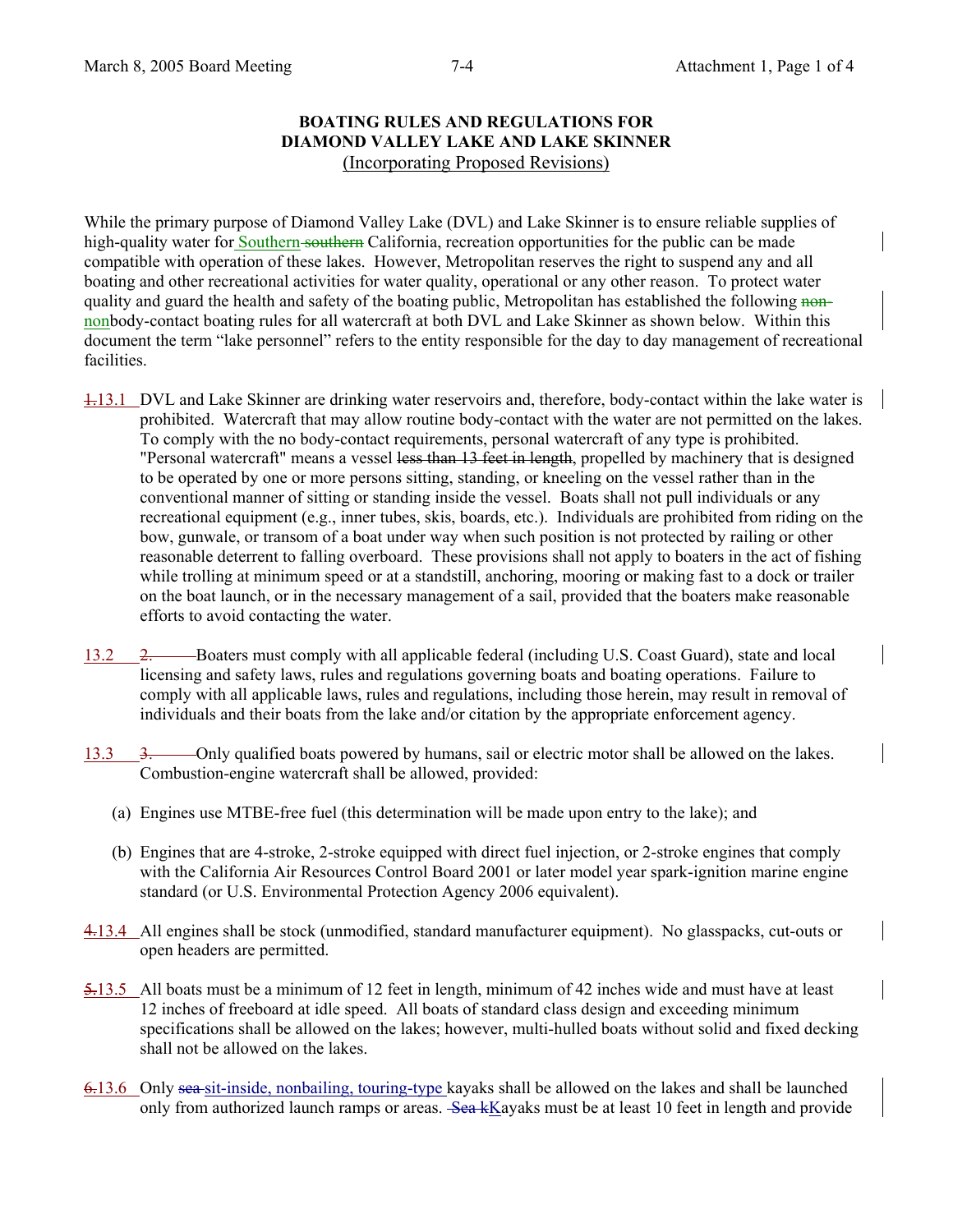seating for all passengers inside the craft. Kayaks must be identified as stable by lake personnel prior to being allowed on the lakes. Rolling over of kayaks in the water is prohibited. Kayaks shall navigate within 200 feet of the shoreline, except during emergencies.

- 7.13.7 Boats equipped with sink drains or flush toilets are barred from the lakes unless said drains and toilets are sealed or otherwise rendered inoperable, or are designed so that no waste can be discharged into the lakes. Lake personnel may add a dye marker to each boat containing such facilities to test for leaks. Portable toilets shall not be allowed in boats on the lakes.
- 8.13.8 Prior to being launched, each boat shall be inspected by authorized lake personnel and deemed in a safe, seaworthy, clean condition, meeting all standards as specified herein. All recreational boats must carry one wearable approved personal flotation device (PFD) for each person aboard. The PFDs must be Coast Guard approved, in good and serviceable condition, and the appropriate size for the intended user. Coast Guard approved fire extinguishers (Type B) are required on boats where a fire hazard could be expected from the motors or the fuel system.
- 9.13.9 Boats shall be launched at designated launching areas only.
- 10.13.10 Boat landings shall be made only at designated docks, ramps and other areas as designated.
- 11.13.11 Boats shall not be left on shore or in the water overnight except in dry storage or designated slips in the Marina-marina Areasareas
- 12.13.12 The maximum speed limit for all watercraft is:
	- (a) Diamond Valley Lake
		- (i) Twenty-five (25) miles per hour (mph)
		- (ii) Boats within 200 feet of the shore, dams, other operational structures and in marina areas must operate at a speed that creates no wake. The speed limit in no-wake areas is idle engine speed, but shall not exceed 5 mph.
		- (iii) Five miles per hour, defined as idle/wakeless forward motion, during restricted visibility.
	- (b) Lake Skinner
		- (i) Ten (10) miles per hour.
		- (ii) Boats within 100 feet of the shore, dams, other operational structures and in marina areas must operate at a speed that creates no wake. The speed limit in no-wake areas is idle engine speed, but shall not exceed 5 mph.

(iii) Five miles per hour, defined as idle/wakeless forward motion, during restricted visibility.

- 13.13.13 Boat maximum engine noise level shall be no greater than 75 decibels (dbA scale) at a distance of 50 feet with the engine running at 80 percent of redline RPM.
- 13.14 Boat operators will be responsible for assessing safe boating conditions and take the appropriate precautions to protect their boat and occupancy. In the interest of public safety, boat operation guidelines shall-may be indicated by the use of colored flags and/or lights as shown in the State of California Department of Boating and Waterways "ABCs of the California Boating Law," as follows:
	- (a) No Flags: All boats may operate.
	- (b) Single red flag: Small craft advisory, Winds up to 38 mph.
	- (c) Double red flag: Gale advisory, Winds up to 54 mph.
	- (d) Red flag with black square: Storm advisory, Winds up to 73 mph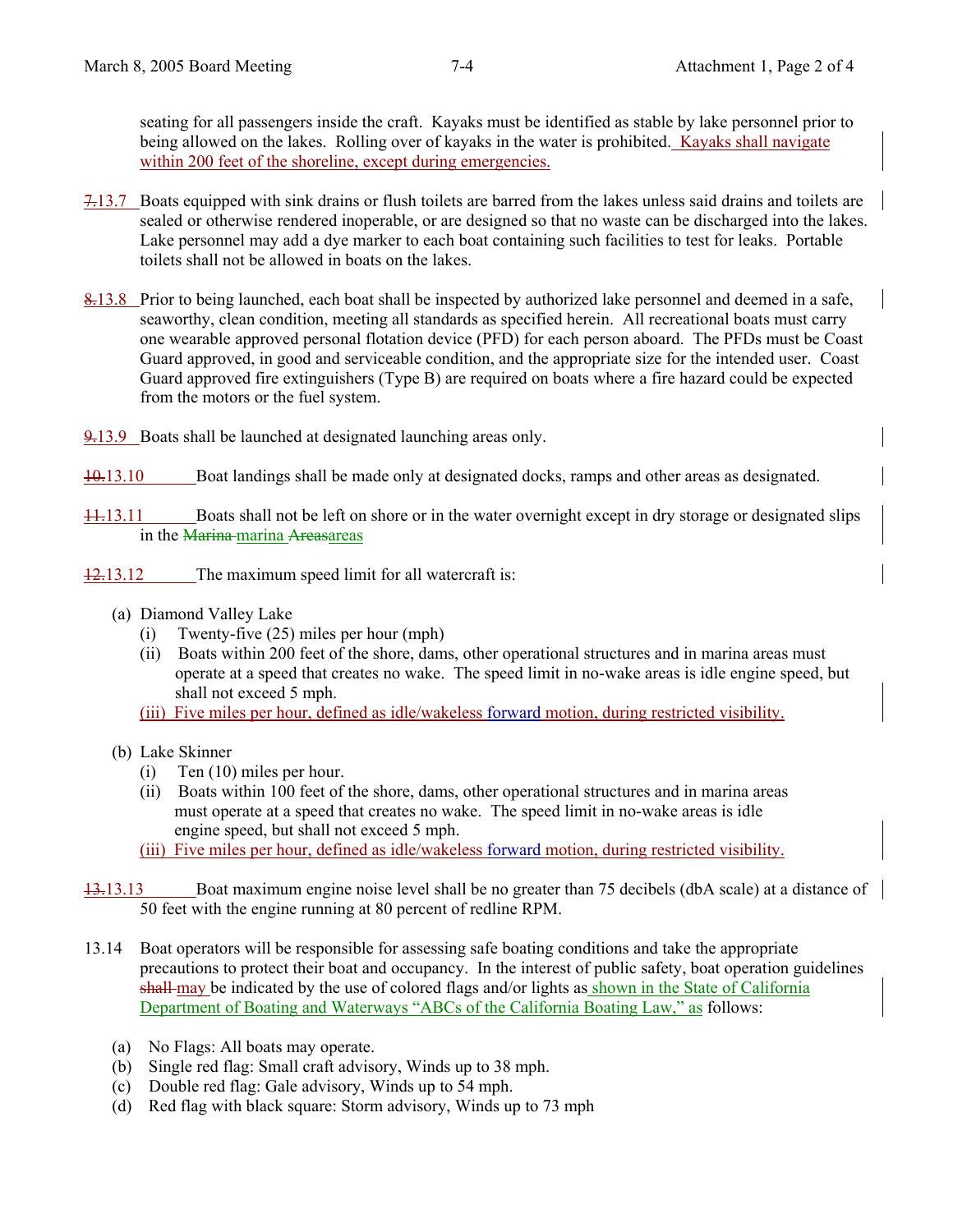- (e) Double red flag with black squares: Hurricane advisory, up to 74 mph.
- 15.13.15 No boat repairs of any kind (except emergency repairs necessary to return to the dock or boat launch ramp) may be made while the boat is in the water. No refueling will be allowed on the water except in designated fueling areas.
- 16.13.16 No cleaning of the boat in any manner is allowed while the boat is in the water. Boats may be washed only in the designated boat-wash area near the launch ramp.
- 17.13.17 Operating hours:
	- (a) The Generally, the lakes open at sunrise and close at sunset. The hours of operation vary seasonally and are posted at the site. All boats shall be retrieved before the posted closing time. As determined by the chart posted at various locations at the lakes. Boats cannot be launched before sunrise and must be retrieved before sunset. Marina areas will be closed to public access one hour after sunset.
	- (b) Metropolitan may, at its sole discretion, adjust opening and closing time for special events or for any other reason (including adverse weather conditions).
- 18.13.18 No overnight stays aboard any boat, at any location are permitted.
- 19.13.19 The maximum number of boats allowed on the lakes may vary to meet water quality objectives, depending on lake elevation and public safety considerations, and shall be determined solely by Metropolitan.
- $20.13.20$  Waste material, including animal and human waste, bilge water, trash, refuse, litter, oil, gas, etc. shall not be discharged into the lakes.
- 21.13.21 Miscellaneous:
	- (a) No person shall moor or fasten any boat to or willfully damage, tamper, remove, obstruct, destroy or interfere with any dam, operational facility, buoy, buoy line waterway marker or regulatory markers.
	- (b) No person shall operate or permit any vessel to pass through lines of buoys or regulatory signage designating such closed area.
	- $(b)(c)$  No boats shall be tied or fastened together except in an emergency, when launching or retrieving a boat, or when necessary as part of an approved boating instructional class.
	- $(\epsilon)$ (d) No pets shall be allowed within the marina area or on boats at DVL and Lake Skinner.
	- $(d)$ (e) No alcoholic beverages of any type shall be allowed on boats (or in any areas at DVL except at a facility within authorized to sell alcoholic beverages locations).
	- $(e)(f)$  Fish shall be cleaned in designated areas only and the remains shall be placed within a watertight plastic bag and deposited in a trash receptacle.
	- (g) Boat operators and passengers shall not disembark, step onto any shore, beach, landing, or fixed site unless specifically designated or posted to do so.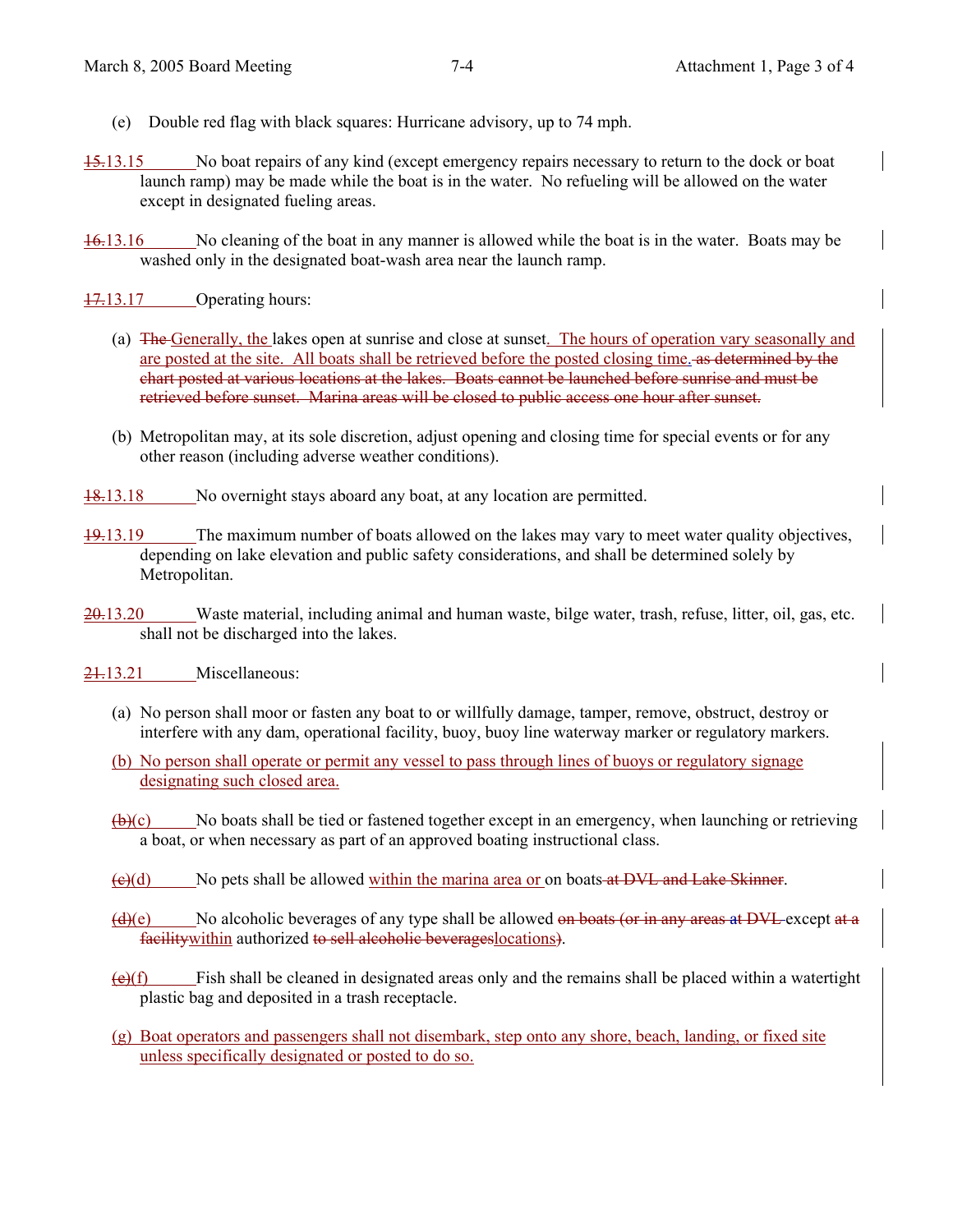- (h) With the exception of the driver, all persons shall exit a motor vehicle when such vehicle is actively engaged in launching or retrieving a vessel. Persons not involved in launching or retrieval of a vessel shall wait in a safe area.
- $22.13.22$  Authorized lake personnel will patrol the lakes during open hours to enforce these regulations.
- 23.13.23 Metropolitan reserves the right to change or amend these boating rules at any time, including but not limited to the restriction of fuel additives deemed in Metropolitan's sole discretion to present a potential threat to water quality. Further, exemptions to these boating rules and regulations for special events may be made by the Chief Executive Officer.
- 24.13.24 Recreational users shall be informed through posting or other appropriate means that their use of all the facilities shall be at their own risk and that Metropolitan shall not assume liability for any loss or injury.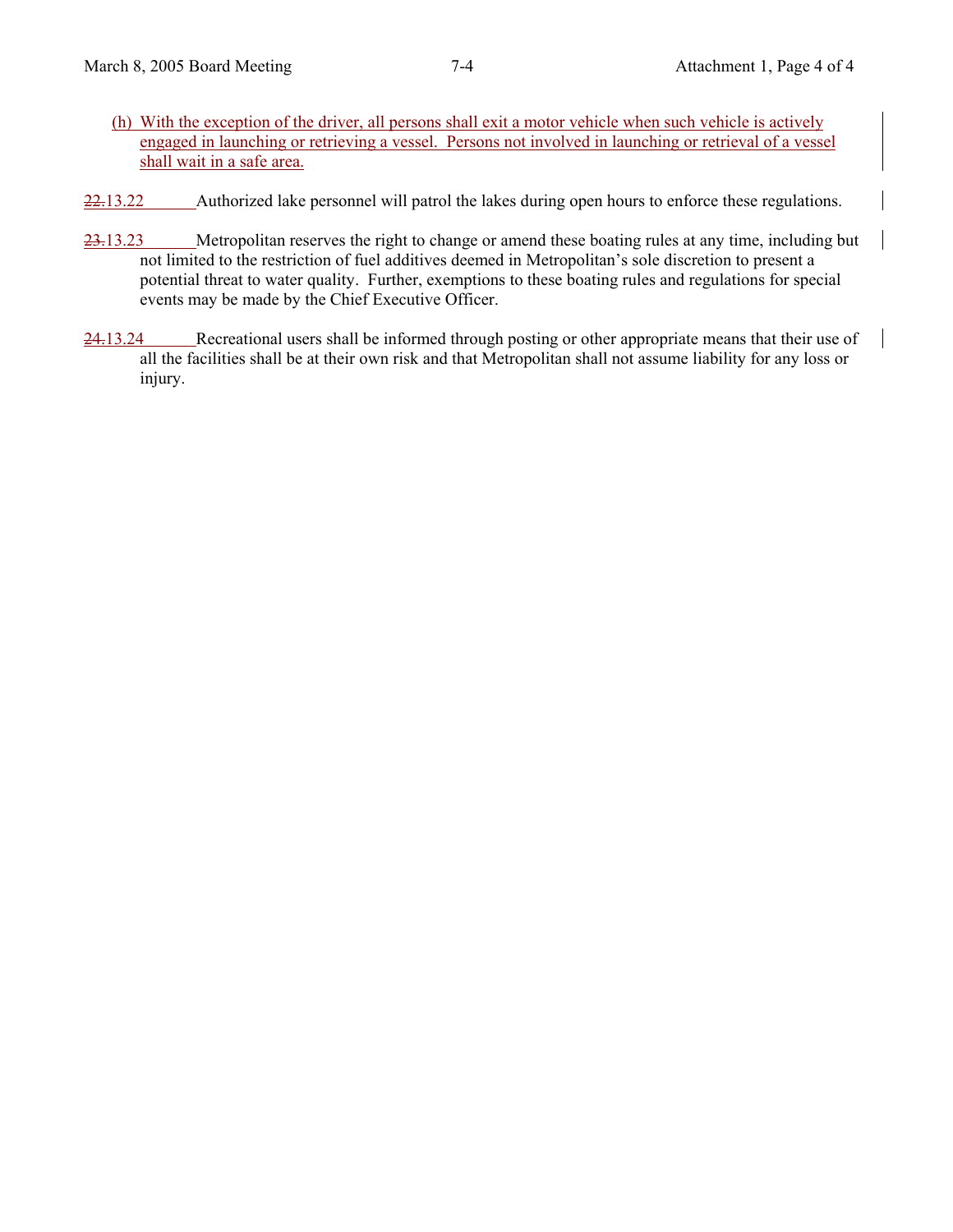# **DIAMOND VALLEY LAKE AND LAKE SKINNER RECREATION AREA RULES AND REGULATIONS**

## **(Incorporating Proposed Revisions)**

The Board of Directors of The Metropolitan Water District of Southern California, a public agency within the state of California, adopts the following rules and regulations applicable to the Diamond Valley Lake (DVL) and Lake Skinner Recreation Area pursuant to California Health & Safety Code section 117060 after finding and determining them necessary:

- To safeguard and protect the water quality of DVL and Lake Skinner, important sources of drinking water for the people of Southern California;
- To protect the health, safety, and security of visitors to DVL and Lake Skinner recreation areas;
- To protect the reservoirs, surrounding lands, and those structures, facilities, and equipment associated with their operation and maintenance; and
- To facilitate public fishing and recreation on the reservoirs and their surrounding land.

As provided by California Health & Safety Code section 117070:

"Any violation of any such rule or regulation lawfully made by the public agency is a misdemeanor. Any judge of a municipal court within any judicial district within which the reservoir lies in whole or in part, or any superior court in a county in which there is no municipal court, shall have jurisdiction of all prosecutions for violations of any rules and regulations adopted by the public agency."

## **I. Definitions**

- 1.01 "Metropolitan" shall mean The Metropolitan Water District of Southern California.
- 1.02 "Recreation Area" shall mean the property owned, controlled, or managed exclusively by Metropolitan including Diamond Valley Lake, Lake Skinner and their surrounding shorelines, those lands adjacent to the lakes, and the trails located on those lands. These Rules and Regulations shall become effective at Lake Skinner at such time those recreational facilities come under Metropolitan's management and control or upon agreement with the county of Riverside regarding enforcement, whichever shall occur first.
- 1.03 "Reservoir" shall mean Diamond Valley Lake, Lake Skinner and their associated waterways including the forebays, canals, aqueducts, streams, drainage courses and constructed facilities.
- 1.04 "Recreation Lake" shall mean a water body, other than Diamond Valley Lake or Lake Skinner, in the Recreation Area designated for recreational use.
- 1.05 "Shoreline" shall mean the area between the high water mark and the water surface.
- 1.05 06 These provisions shall collectively be referred to as the "DVL and Lake Skinner Recreation Area Rules and Regulations."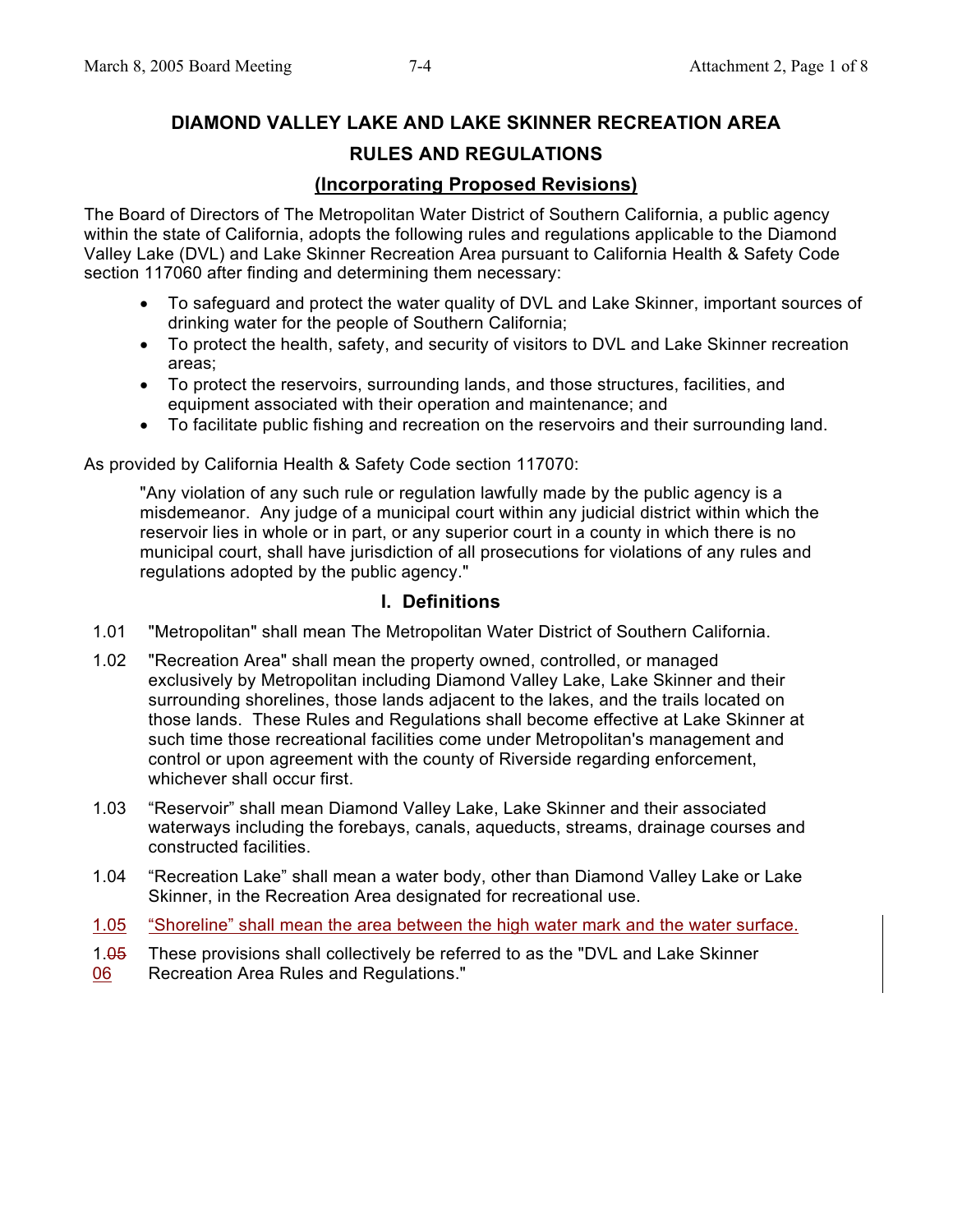## **II. Access**

## **It shall be unlawful for any person:**

- 2.01 To enter, use, or travel through any area of the Recreation Area that is posted -NO TRESPASSING- in accordance with provisions of the penal code or – RESTRICTED- by Metropolitan and closed to the public, or to enter upon any area of the Recreation Area except at points specifically designated for entry.
- 2.02 To enter, use, or travel upon any part of the Recreation Area, including the Reservoir, that has been temporarily closed by Metropolitan.
- 2.03 To enter the Recreation Area without payment of any applicable charge or fee, or to fail to properly display the proper permit, or to enter, use, occupy, or otherwise remain in a building, structure, facility, parking area, picnic area, campsite, trail, or other place within the Recreation Area unless the required fee has been paid.
- 2.04 To be within any designated portion of the Recreation Area during any time other than the designated operating hours; or, where no hours are designated, any time between sunset and sunrise.
- 2.05 To use a gate card, entry pass, boating permit, trail permit, or other permit issued to another person for entry and use of the Recreation Area.
- 2.06 To refuse or fail to leave the Recreation Area, or any part thereof, when requested to do so by authorized lake personnel.

## **III. Sanitation**

- 3.01 To allow pets or any animal under a person's control in the marine area, on trails, on service roads, on any dock, or shoreline within 50 feet of the shoreline of the Reservoir or any Recreation Lake.
- 3.02 To bring an injured or diseased animal into the Recreation Area.
- 3.03 To fail to promptly remove from the Recreation Area to an appropriate receptacle, any fecal matter deposited thereon by a dog or any other animal in the person's charge.
- 3.04 To throw, place, or dispose of, any garbage, refuse, waste paperwastepaper, combustible refuse, or can in any place therein other than into a garbage can or other receptacle maintained for that purpose.
- 3.05 To deposit, place, dispose of, discharge, or allow to enter any waterway or shoreline within the Recreation Area, any waste matter, or litter, including greywater, except in receptacles or sanitary facilities designated and provided for such use.
- 3.06 To discharge petroleum products from any vessel or vehicle within the Recreation Area.
- 3.07 To use or discharge hazardous materials (as defined by the Health & Safety Code, Section 25500) in the Recreation Area.
- 3.08 To import into and dispose of any waste matter in any manner within the Recreation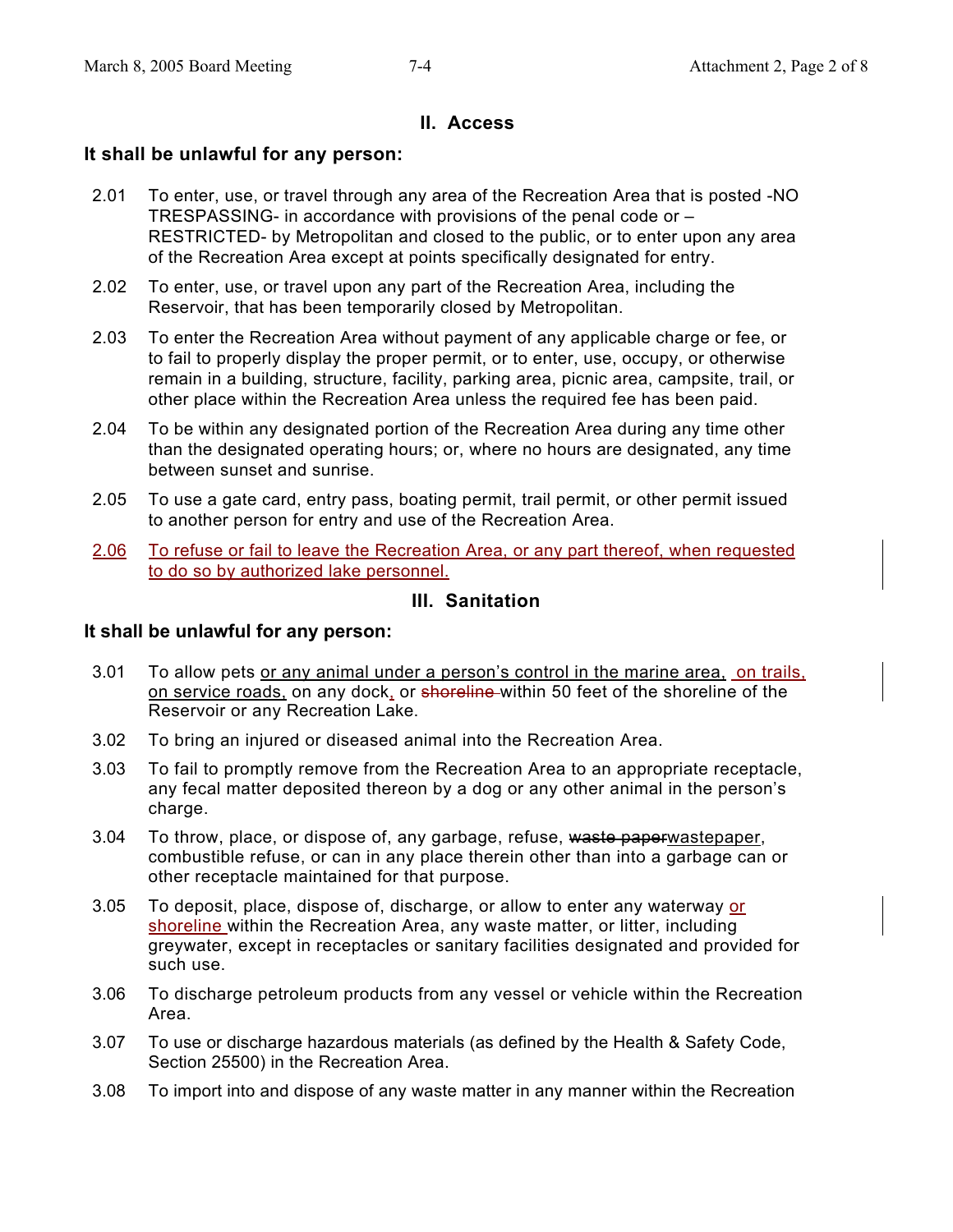Area.

- 3.09 To pollute, or in any manner, to contaminate or attempt to pollute or contaminate the Reservoir, Recreation Lake, or other water body within the Recreation Area.
- 3.10 To make bodily contact or permit ones clothing, boots, waders, or other garments to make contact with the reservoir except in designated boat launching areas incidental to launching and retrieving boats.
- 3.11 To stand, sit, float, or wade, with or without waders, in the Reservoir.
- 3.12 To enter the Recreation Area with or ride on any horse or other animal that endangers the health or safety of other riders or other Recreation Area users, or to enter with, or ride on, any horse or other animal in the Recreation Area other than on a trail designated for equestrian use and in designated trail staging trail-staging sites.
- 3.13 To ride, drive, lead, or keep any saddled animal in a reckless or negligent manner so as to endanger the life, safety, or property of any person or animal, or to allow the saddle or pack animal to stand unattended or insecurely tied.
- 3.14 To permit any horse or other animal to enter or drink from any water source or waterway, except at designated equestrian watering sites, or go to or be upon any area within the watershed of the ReservoirRecreation Area watershed of the Reservoir, Recreation Lake, or any other waterway.

### **IV. Dangerous Activities**

- 4.01 To drive, chip, or in any other manner play or practice golf, or hit golf balls within the Recreation Area unless the area has been designated for that use.
- 4.02 To operate self-propelled and/or radio controlled model airplanes, boats, automobiles, or other model craft of any kind or description within the Recreation Area.
- 4.03 To hang-glide, parachute, or parasail within the Recreation Area.
- 4.04 To engage in any activity or operate any device recklessly or negligently within the Recreation Area in a manner that endangers any animal or the life, safety, or property of any person.
- 4.05 To possess or discharge any gun, firearm, firecracker, fireworks, rocket, torpedo, paint gun, spear, bow and arrow, fishing bow, crossbow, slingshot, air or gas weapon, or any other dangerous weapon or replica thereof within or into the boundaries of the Recreation Area.
- 4.06 To throw upon, along, or across any public highway or driveway any object capable of causing personal injury or damage to personal property, or to throw any such object at, or toward, or in the vicinity of any vehicle standing or moving along, upon, or across any such highway or driveway.
- 4.07 To smoke on any trail; along the shoreline; or anywhere within the Recreation Area except in designated smoking areas.
- 4.08 To dive, jump, or purposefully fall from bluffs, cliffs, rocks, or structures within the Recreation Area.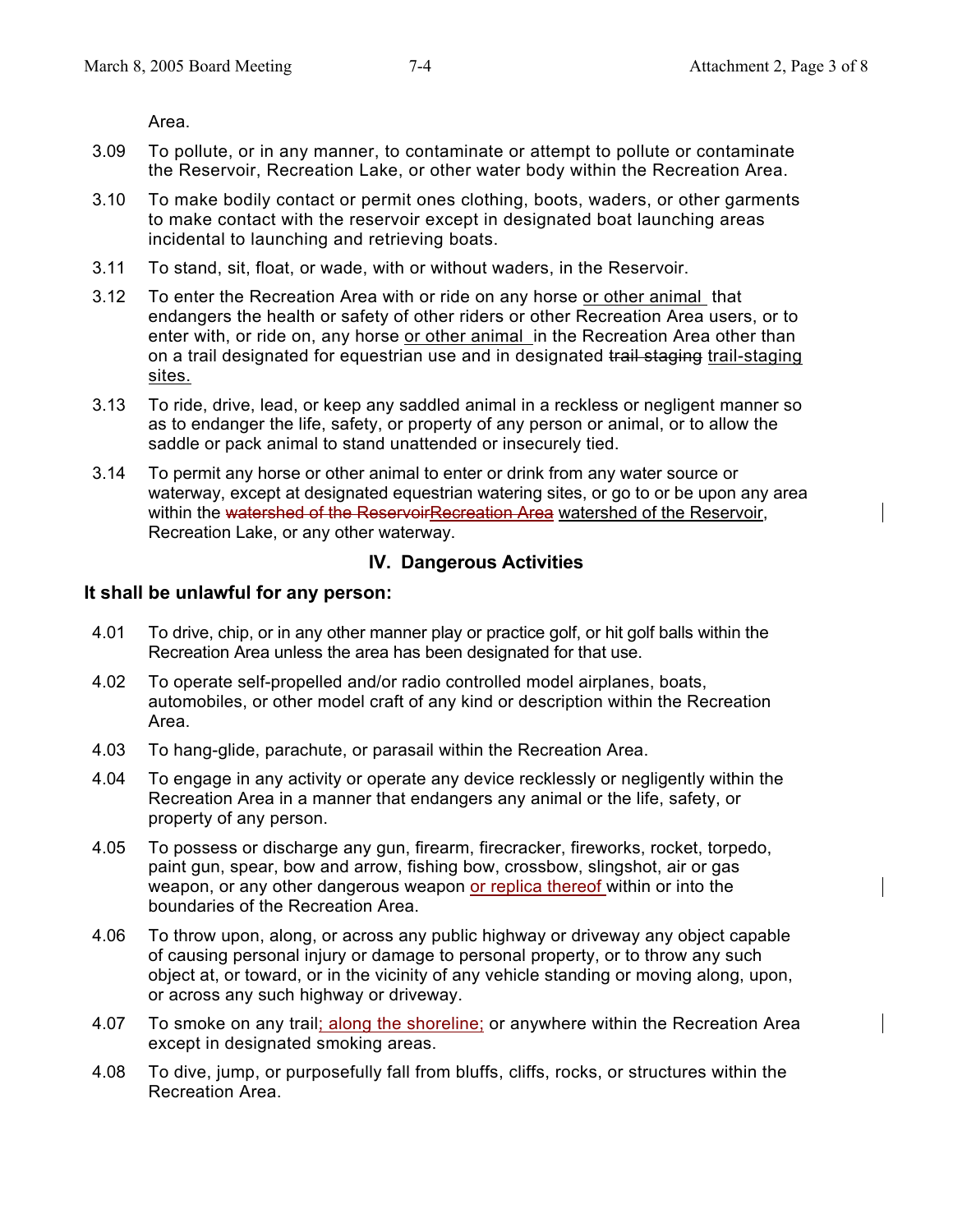## **V. Protection of Property and Resources**

- 5.01 To light, build, or maintain any fire within the Recreation Area, except in designated areas and then only in units provided for that use. Only approved fire containers with prescribed clearances may be used in designated areas. Metropolitan, or its representative, may prohibit all fires in the Recreation Area when the California Department of Forestry has determined that an extreme fire hazard exists.
- 5.02 To leave any fire unattended.
- 5.03 To gather wood or other fuel within the Recreation Area.
- 5.04 To disturb, injure, or take any vertebrate or invertebrate animal, or to disturb the habitat of such animal within the Recreation Area, except that fish may be taken in accordance with California State law at reservoirs and in areas designated by Metropolitan as open to the public for that purpose.
- 5.05 To disturb or take any rock, mineral, cultural artifact, or fossil within the Recreation Area.
- 5.06 To disturb, harm, or interfere with livestock or wildlife within the Recreation Area.
- 5.07 To pick, dig, remove, destroy, injure, mutilate, or cut any tree, plant, shrub, bloom, or flower growing within the Recreation Area or to introduce, plant, or relocate any plant onto any part of the Recreation Area without Metropolitan's prior written permission.
- 5.08 To cut, carve, deface, or destroy any object within the Recreation Area or to paint, mark, paste, or fasten upon any object within the Recreation Area, any bill, advertisement, writing, printing, or inscription.
- 5.09 To remove recyclables from any designated recycling station, or to remove water or any other commodity from the Recreation Area.
- 5.10 To allow or cause a horse, (except on a designated equestrian trail or while being transported by trailer to a designated equestrian staging site), cow, bull, or other pack animal, or other livestock to enter, travel through, or remain on eccupy any portion of the Recreation Area, including a designated recreation site, except for horses being ridden on a designated trail or being transported by trailer to a designated trail staging site. Unauthorized animals may be impounded under the provision of this section and confined. Metropolitan may assess a reasonable impound fee for such confinement. This fee shall be paid before the impounded animal is returned to its owner. A reasonable impound fee may be assessed for such confinement.
- 5.11 To release, abandon, or allow the release of, or attempt to release or abandon, any animal within the Recreation Area.
- 5.12 To tamper with, disturb, vandalize, or interfere with the operation of any water supply or water quality monitoring device or equipment located within the Recreation Area.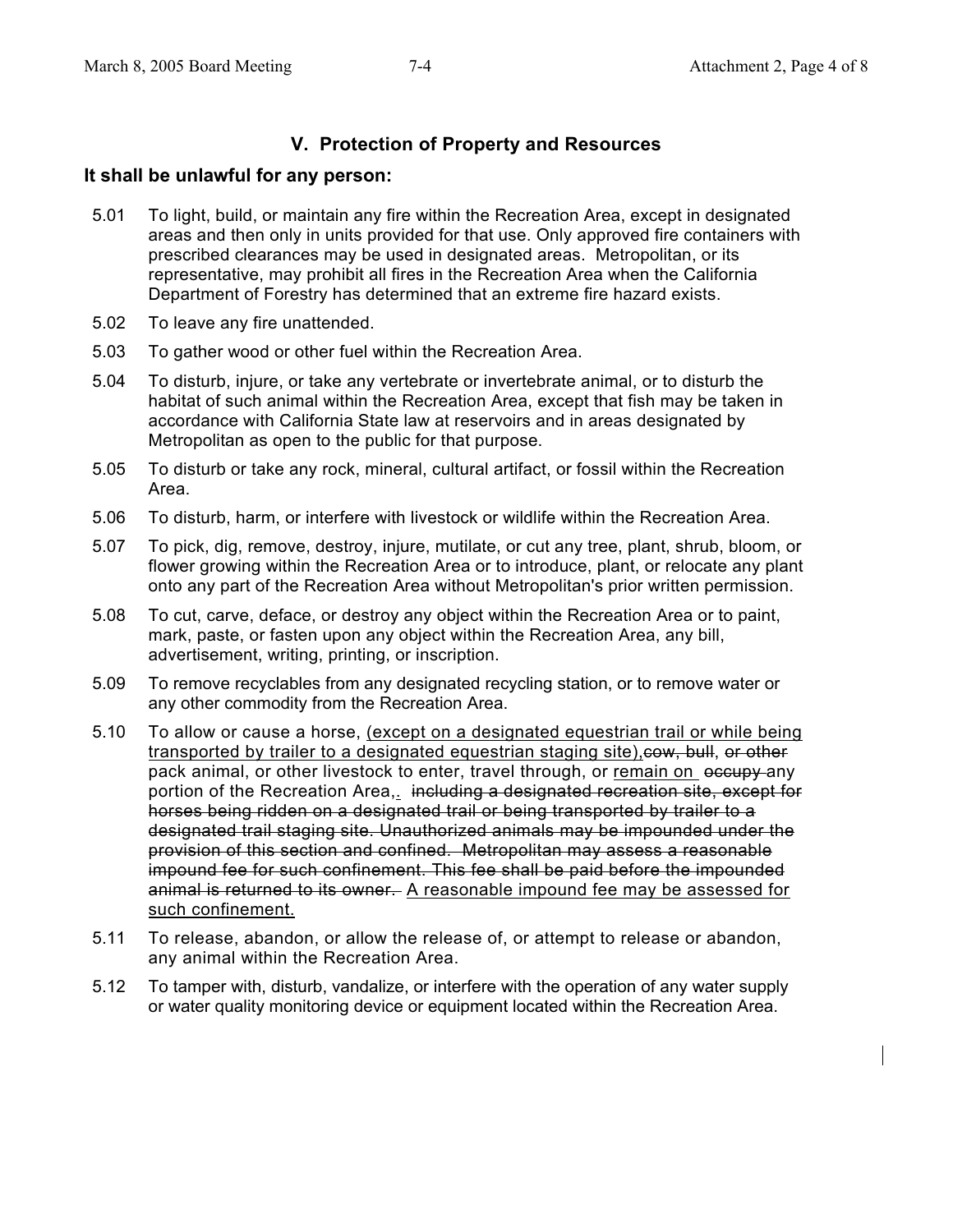## **VI. Vehicles**

## **It shall be unlawful for any person:**

- 6.01 To exceed the posted vehicle speed limit.
- 6.02 To drive a vehicle upon any road, trail, path, lawn, landscaped area, thoroughfare, parking space, or other area posted as closed to such vehicle entry.
- 6.03 To park a motor vehicle in any restricted parking zone or other area not designated for parking.
- 6.04 To park longer than the designated time period or to permit a vehicle or person to remain within the Recreation Area beyond the posted closing time.
- 6.05 To park in more than one designated parking space.
- 6.06 To park in front of, or otherwise block an entrance or fire gate in the Recreation Area, or to obstruct the flow of traffic.
- 6.07 To perform any non-emergency vehicle maintenance in the Recreation Area.
- 6.08 For a driver to knowingly permit any person to ride unrestrained within any truck bed or upon any portion of a vehicle not designed for passengers, or on any towed trailer or trailered boat while being transported on any road except that persons may ride in trailered boats while launching on a launch ramp.
- 6.09 To operate any vehicle in the Recreation Area not licensed for use on public roads or to operate any vehicle or bicycle other than on designated roads, trails, or posted parking areas.
- 6.10 To operate any bicycle, skateboard, roller skates, roller blades, or similar conveyance in a negligent, unsafe, or reckless manner, or in any way that endangers the life, safety, or property of any person, or in violation of any posted regulatory signs.

## **VII. Trails**

#### **It shall be unlawful for any person:**

- 7.01 To enter, use or travel upon any trail within the Recreation Area in violation of any posted use restriction.
- 7.02 To enter any designated trail except from staging areas or designated entry points.
- 7.03 To enter any designated trail with any horse that threatens the health and safety of any rider or Recreation Area user.
- 7.04 To enter any designated trail with any animal except a horse on trails designated for equestrian use.
- 7.04 5 To enter or to remain upon any designated trail outside of posted public access hours; or, if no hours are posted, between 1/2 hour after sunset and 1/2 hour before sunrise, without written permission from Metropolitan.
- 7.05 To fail to stay within designated trails, or to leave trail gates open.

6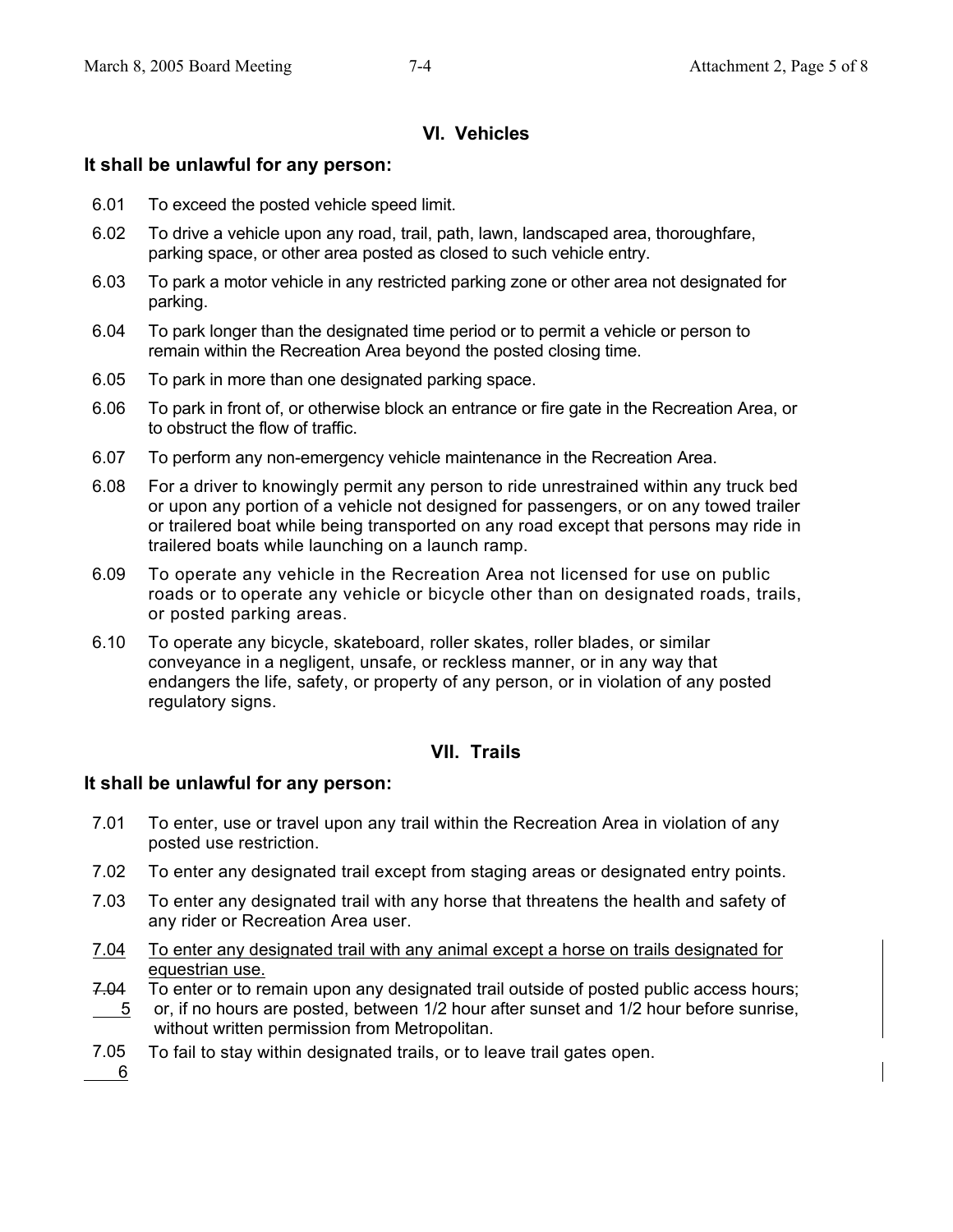## **VIII. Hunting**

### **It shall be unlawful for any person:**

8.01 To hunt within the Recreation Area.

## **IX. Fishing**

#### **It shall be unlawful for any person:**

- 9.01 To fish from any location other than a boat, designated fishing dock, pier, platform, or fishing beach.
- 9.02 Over the age of 16 to fish in any location in the Recreation Area without possession of a valid California Fishing License.
- 9.03 To possess or use any live bait not specifically approved by the State Department of Fish and Game.
- 9.04 To possess or use as bait any dead aquatic species, amphibian, or reptile.
- 9.05 To fish within fifty yards of a fish planting truck while planting fish and for one half hour after said plant.
- 9.06 To discard any game fish within the Recreation Area.
- 9.07 To fish, jump, dive, or swim from floating restrooms, marina, or launching docks.

## **X. General Nuisance**

- 10.01 To use or operate any radio, musical instrument, phonograph, CD player, MP3 player, television set, public address system, generator, or other machine in such a manner as to disturb the peace, quiet, and comfort of any Recreation Area user or any reasonable person of normal sensitivity.
- 10.02 To land or take off in any aircraft in the Recreation Area without Metropolitan's prior written permission except in the case of an emergency forced landing.
- 10.03 To operate or cause to be operated, any aircraft, or ultralight ultra light, or passenger balloon over the Recreation Area at an altitude of less than 1,500 feet.
- 10.04 To use a portable generator without the prior written permission of Metropolitan.
- 10.05 To bring into, or possess, any dog or ether pet other animal under the person's control in the Recreation Area, notwithstanding restricted areas, where permitted, unless the animal is leashed and controlled at all times by its owner or custodian.
- 10.06 To disturb the peace and quiet therein by any undue loud or unusual noise, or by tooting, blowing, or sounding any automobile siren, horn, signal, or any noisemaking device, or by any tumultuous conduct.
- 10.07 To bring into, possess, or consume any alcoholic beverage in the Recreation Area, except within authorized locations.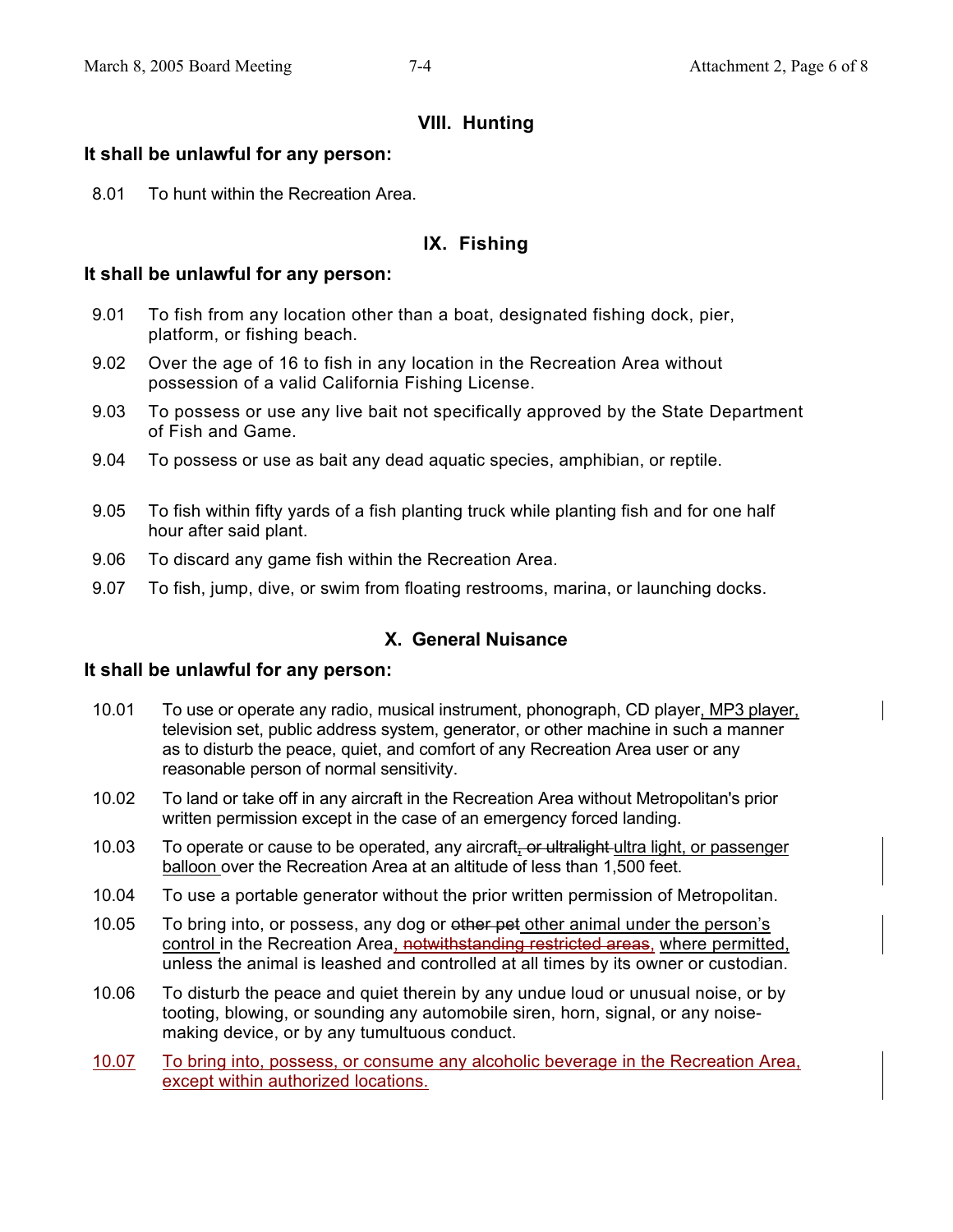## **XI. Commercial Use**

### **It shall be unlawful for any person:**

- 11.01 To sell or offer to sell, or to engage in the business of soliciting, selling, or peddling any food, beverage, goods, wares, merchandise or service within the Recreation Area without Metropolitan's prior written permission.
- 11.02 To take a commercial photograph, moving picture, or video within the Recreation Area without the prior written permission of Metropolitan.

## **XII. Administration**

- 12.01 These Rules and Regulations shall not apply to employees, officers, directors, agents, and concessionaires of Metropolitan acting within the course and scope of their authorized duties. At Metropolitan's sole discretion, some Rules and Regulations may be temporarily suspended or waived during Metropolitan sponsored or sanctioned special events.
- 12.02 Although California Health and Safety Code section 117070 provides that every violation of the Rules and Regulations included herein is a misdemeanor, it is the intention of the Board of Directors that such violations be treated as lesser included lesser-included offenses and be punishable as infractions in the manner set forth in the bail schedule attached hereto. Therefore, in accordance with the provisions of Section 12.03 below, should any challenge be brought to the prosecution of any offense as an infraction, the offense shall thereupon be treated as a misdemeanor as provided by Health and Safety Code section 117070.
- 12.03 If any provision of these Rules and Regulations, or any part thereof, is for any reason held to be ultra vires invalid, or unconstitutional, the remaining provisions of these Rules and Regulations shall not be affected, but shall remain in full force and effect, and to this end the provisions of this ordinance are severable.
- 12.04 These Rules and Regulations shall not impair any authorized law enforcement officer from citing an individual for a violation, or violations, of the California Penal Code or any other applicable local, state or federal statute.
- 12.05 Established bail amounts shall be doubled for persons violating any adopted provision of these Rules and Regulations a second time within a twelve-month period and tripled for any third, or subsequent, violation within twelve months.

## **XIII. Boating**

#### **It shall be unlawful for any person:**

13.01 through Skinner, attached and incorporated herein by reference, as approved by 13.24 To violate the Boating Rules and Regulations for Diamond Valley Lake and Lake Metropolitan's Board of Directors.